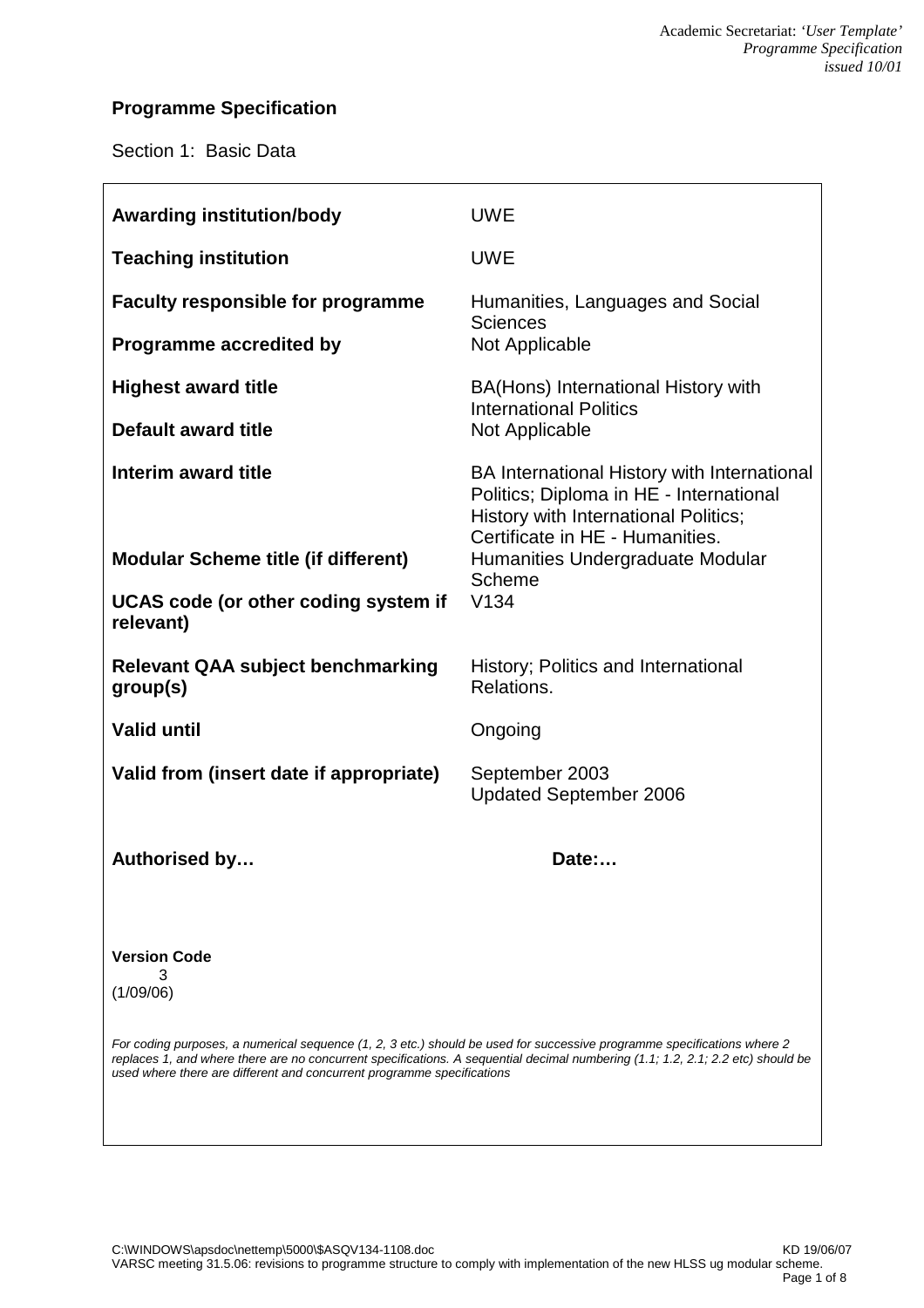## **Section 2: Educational aims of the programme**

- Students of the International History with International Politics programme will understand the basic concerns of this field of History, which may be summarised as major aspects of the interrelationship of peoples and states.
- They also will acquire sufficient grounding in political analysis to relate their understanding of the past to their understanding of the present.
- In addition, the students on this programme will share the critical, conceptual and analytical skills developed by all graduates of the Humanities, ESS and LES Faculties at UWE.
- They will be able to engage in close reading and critical evaluation of texts of various kinds; to feel confident in contributing to intellectual debates; to analyse and evaluate the arguments of others; to formulate and effectively communicate their own arguments in both oral and written modes; and to undertake independent research.
- The students' degree work on this programme should encourage them to envisage themselves as contributing to the cultural and artistic life of the academic community and beyond.

|                                                                                                                                                                               | Section 3: Learning outcomes of the programme                                                                                                                                                                                     |                                                                                                                                                                                                                       |  |
|-------------------------------------------------------------------------------------------------------------------------------------------------------------------------------|-----------------------------------------------------------------------------------------------------------------------------------------------------------------------------------------------------------------------------------|-----------------------------------------------------------------------------------------------------------------------------------------------------------------------------------------------------------------------|--|
| The award route provides opportunities for students to develop and demonstrate knowledge and<br>understanding, qualities, skills and other attributes in the following areas: |                                                                                                                                                                                                                                   |                                                                                                                                                                                                                       |  |
|                                                                                                                                                                               | A Knowledge and understanding                                                                                                                                                                                                     |                                                                                                                                                                                                                       |  |
| <b>Learning outcomes</b>                                                                                                                                                      |                                                                                                                                                                                                                                   | <b>Teaching, Learning and Assessment</b><br><b>Strategies</b>                                                                                                                                                         |  |
|                                                                                                                                                                               | A Knowledge and understanding of:                                                                                                                                                                                                 | Teaching/learning methods and strategies:                                                                                                                                                                             |  |
| 1.                                                                                                                                                                            | Major forces that have shaped the historical<br>understanding of societies in the long term.                                                                                                                                      | Lectures, seminars, workshops, one-to-one<br>meetings, web-based learning.                                                                                                                                            |  |
| 2.                                                                                                                                                                            | Themes in International History from the late<br>fourteenth century to the present, with<br>emphasis on regions and such themes as<br>imperial rivalries, religious wars, population<br>movements and ideological confrontations. | Reading, which is directed at Level I and which<br>will become more independent, although still<br>structured, at later stages. The module<br>handbooks provide guidance both on essential<br>and on further reading. |  |
| 3.                                                                                                                                                                            | The evolution of the international political<br>system and basic concepts in the political                                                                                                                                        | Assessment:                                                                                                                                                                                                           |  |
|                                                                                                                                                                               | analysis of international affairs.                                                                                                                                                                                                | In all modules assessment is by a mixture of                                                                                                                                                                          |  |
| 4.                                                                                                                                                                            | The development of History as a discipline<br>and of the work of individual historians.                                                                                                                                           | coursework and controlled conditions. Examples<br>of coursework are short essays (normally<br>between 1500 and 3000 words) and extended<br>essays (up to 5,000 words), document analyses,                             |  |
| 5.                                                                                                                                                                            | A range of modern approaches which have<br>informed the discipline, for example, those of<br>race, ethnicity, and gender.                                                                                                         | oral presentations, reviews of books, comparative<br>article analyses and picture analyses.                                                                                                                           |  |
| 6.                                                                                                                                                                            | Key concepts, secondary and primary<br>sources, debates and historiography.                                                                                                                                                       |                                                                                                                                                                                                                       |  |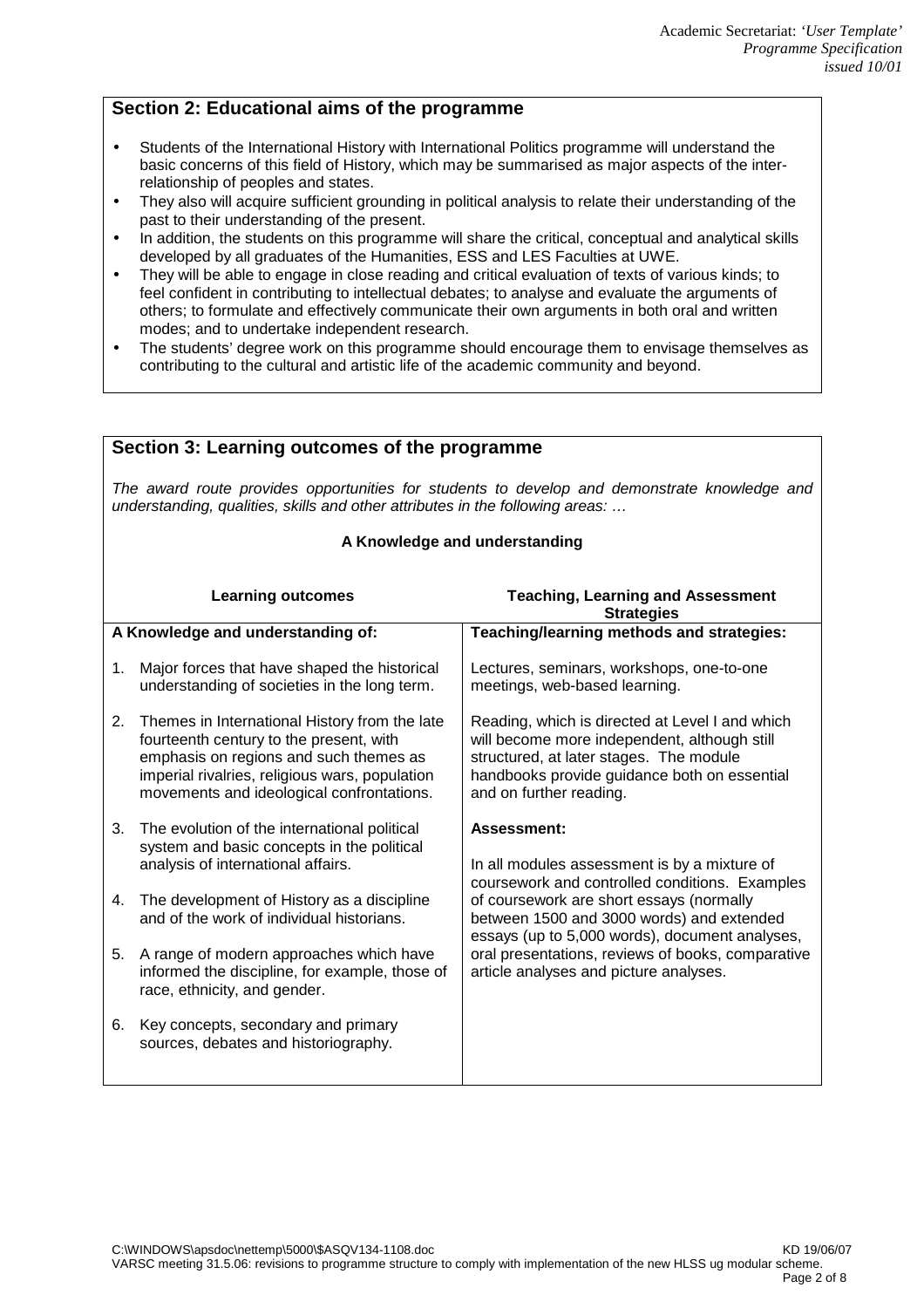$\overline{\phantom{0}}$ 

| <b>B Intellectual Skills</b> |  |
|------------------------------|--|
|                              |  |

 $\overline{\phantom{a}}$ 

| <b>B Intellectual Skills:</b>                          | Teaching/learning methods and strategies:                                                                                                                                                                                                                               |  |
|--------------------------------------------------------|-------------------------------------------------------------------------------------------------------------------------------------------------------------------------------------------------------------------------------------------------------------------------|--|
| Students on the programme will learn to:               | At each level the seminar is central to the                                                                                                                                                                                                                             |  |
| 1.<br>Think critically;                                | development of intellectual skills. For example,<br>student presentations require the ability to                                                                                                                                                                        |  |
| Analyse a situation, a condition or a problem;<br>2.   | synthesise and evaluate secondary literature<br>and/or primary evidence. They also enable all                                                                                                                                                                           |  |
| Form arguments and synthesise critical<br>3.<br>ideas; | students in the group to formulate and respond to<br>questions from their peers. Students are also<br>encouraged to use the opportunity of the small-                                                                                                                   |  |
| Understand, apply and develop concepts;<br>4.          | group forum to raise issues from elsewhere in the<br>course, particularly from lectures.                                                                                                                                                                                |  |
| Synthesise different types of information;<br>5.       | Lectures guide and support the seminar                                                                                                                                                                                                                                  |  |
| Evaluate primary and secondary evidence.<br>6.         | programme, while all students are provided with<br>the opportunity to meet with tutors on a one-to-<br>one basis to discuss their progress. Individual<br>supervision on a regular basis is provided for all<br>dissertation students                                   |  |
|                                                        | Assessment:                                                                                                                                                                                                                                                             |  |
|                                                        | Essays and other coursework assessments will<br>demand the abilities to synthesise and evaluate<br>material, argue concisely and read critically.                                                                                                                       |  |
|                                                        | Examinations will test the student's ability to write<br>under pressure and to analyse document-based<br>'gobbets'. Examinations will also demand<br>coverage of different parts of the syllabus and<br>guarantee that the answers given are the<br>student's own work. |  |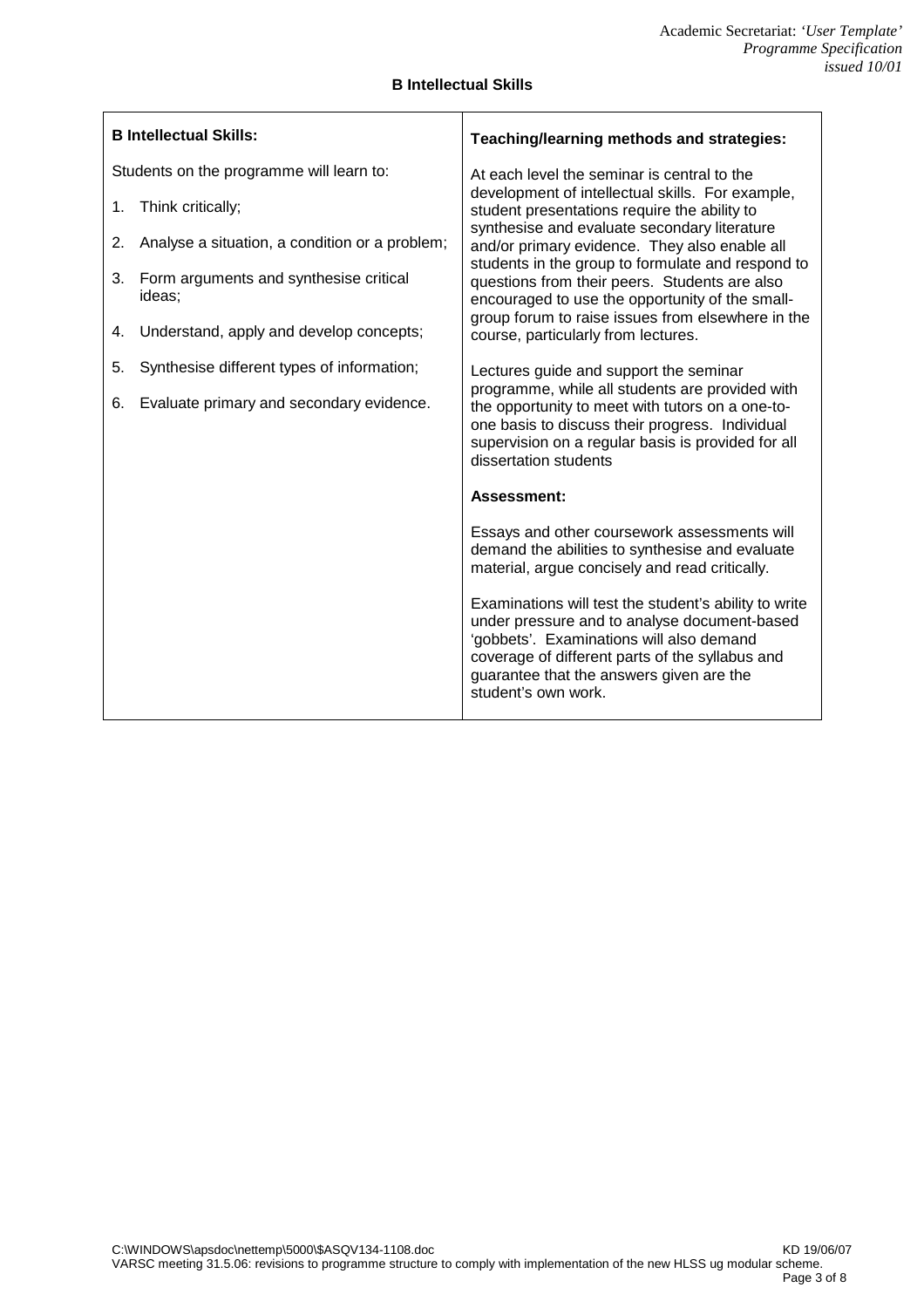| <b>C Subject/Professional/Practical Skills:</b>                |                                                                                                                                                              | Teaching/learning methods and strategies:                                                                                                                                                                               |  |
|----------------------------------------------------------------|--------------------------------------------------------------------------------------------------------------------------------------------------------------|-------------------------------------------------------------------------------------------------------------------------------------------------------------------------------------------------------------------------|--|
| Students on the programme will demonstrate the<br>capacity to: |                                                                                                                                                              | Detailed guidance on each piece of coursework is<br>provided in the relevant Module Handbooks and                                                                                                                       |  |
| 1.                                                             | Research topics using electronic and hard-<br>copy sources;                                                                                                  | supplemented by information in the History<br>Handbook. This guidance is explicitly integrated<br>into the seminar programme by tutors who set                                                                          |  |
| 2.                                                             | Make concise and structured presentations;                                                                                                                   | aside clearly defined times to ensure that<br>expectations are fully understood and to answer<br>questions from students. All students can see                                                                          |  |
| 3.                                                             | Evaluate critically the range of historical and<br>political sources, primary and secondary<br>(including quantitative) data, and to present                 | tutors on a one-to-one basis to discuss any<br>aspect of teaching and learning.                                                                                                                                         |  |
|                                                                | conclusions in a clear written form;                                                                                                                         | Assessment:                                                                                                                                                                                                             |  |
| 4.                                                             | Formulate questions and design a substantial<br>independent piece of historical research or<br>essay in historiography;                                      | Assessment of written skills takes place through<br>a variety of coursework ranging from short pieces<br>(typically 1000-1250 words) such as book<br>reviews and document analyses, through more                        |  |
| 5.                                                             | Demonstrate good practice in the use of<br>scholarly conventions (including citations and<br>bibliography) and how this helps to<br>communicate information. | conventional essays (c. 1500-3000 words) to<br>extended essays and dissertations (c. 5000-<br>10000 words).                                                                                                             |  |
|                                                                |                                                                                                                                                              | Oral skills are assessed at each Level, and also<br>form part of the assessment for the Level 3<br>dissertation.                                                                                                        |  |
|                                                                |                                                                                                                                                              | At every Level, examinations (typically of three<br>hours' duration), complement the coursework by<br>requiring students to answer a range of questions<br>independently and within a tightly specified time<br>period. |  |

#### **C Subject, Professional and Practical Skills**

T

 $\overline{1}$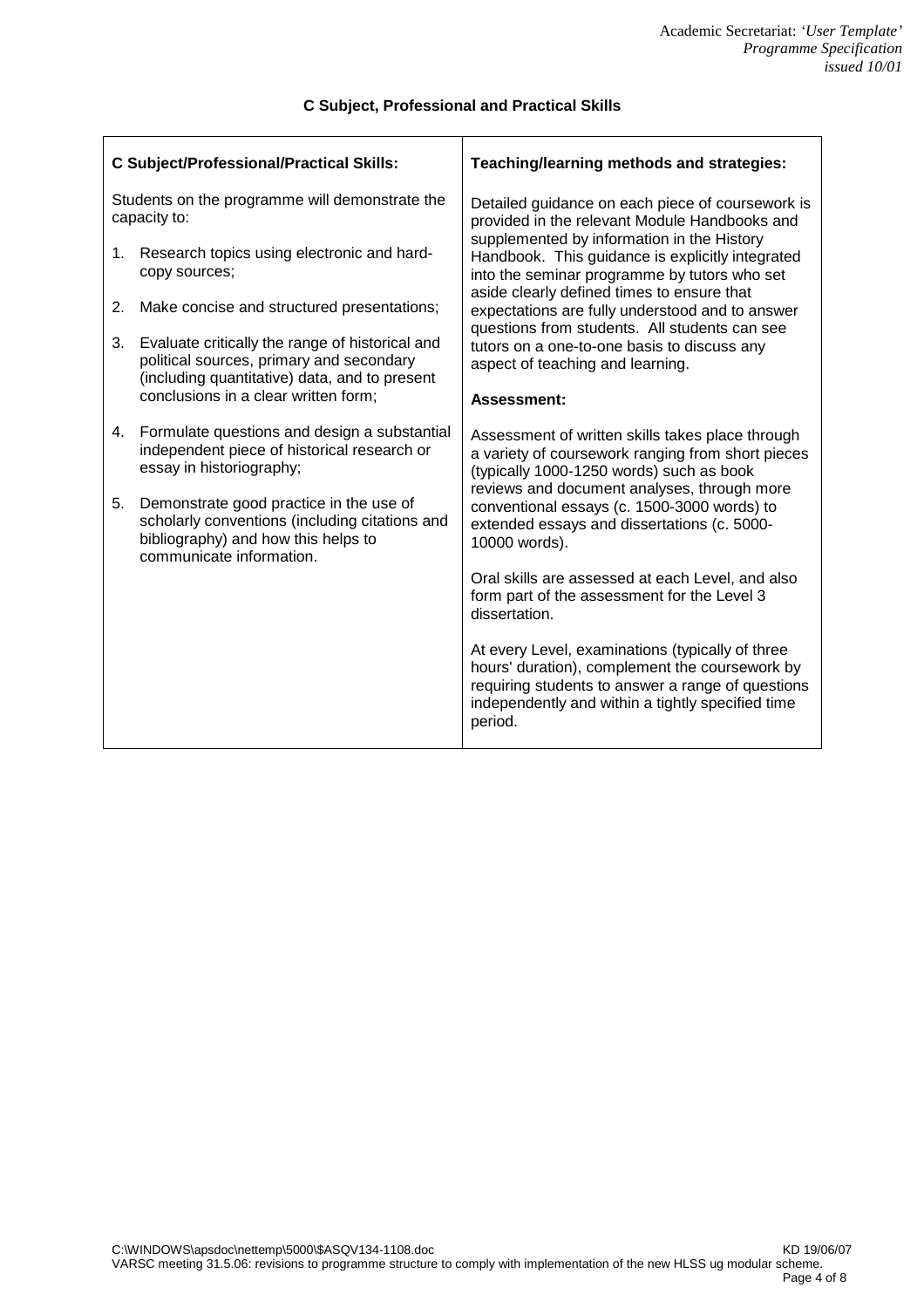$\overline{\phantom{0}}$ 

 $\mathbf{r}$ 

| D Transferable skills and other attributes:                        |                                                                                                                                                     | Teaching/learning methods and strategies:                                                                                                                                                                                                                                                                                                                                                                                                                                                                                                    |  |
|--------------------------------------------------------------------|-----------------------------------------------------------------------------------------------------------------------------------------------------|----------------------------------------------------------------------------------------------------------------------------------------------------------------------------------------------------------------------------------------------------------------------------------------------------------------------------------------------------------------------------------------------------------------------------------------------------------------------------------------------------------------------------------------------|--|
| Students successfully completing the programme<br>will be able to: |                                                                                                                                                     | Oral skills are developed in both assessed and<br>non-assessed seminar work; written skills are<br>developed through a wide variety of assignments.                                                                                                                                                                                                                                                                                                                                                                                          |  |
| 1.                                                                 | Communicate effectively orally and in writing;                                                                                                      | Students learn to formulate ideas in a limited time<br>through preparing for seminar presentations and                                                                                                                                                                                                                                                                                                                                                                                                                                       |  |
| 2.                                                                 | Formulate and convey ideas and arguments<br>in a limited time;                                                                                      | sitting examinations. Each piece of coursework<br>has a prescribed word limit which students are<br>obliged to observe. Most of a student's time is                                                                                                                                                                                                                                                                                                                                                                                          |  |
| 3.                                                                 | Take responsibility for their own learning,<br>including the exercise of initiative and the<br>effective management of self-directed study<br>time; | spent outside formal lecture and seminars, and<br>all students are expected to undertake extensive<br>reading for seminars and for coursework. They<br>are also encouraged to follow their own interests<br>to explore a range of other sources relevant to                                                                                                                                                                                                                                                                                  |  |
| 4.                                                                 | Utilise electronic resources, for example, to<br>carry out a literature search;                                                                     | the modules chosen. Self-directed learning is<br>encouraged from the outset and is likely to reach<br>its greatest extent in the final year when students                                                                                                                                                                                                                                                                                                                                                                                    |  |
| 5.                                                                 | Respond quickly and constructively to<br>comments and suggestions;                                                                                  | undertake their Special Subject modules and<br>dissertation. In some modules students are<br>required to reflect and comment on discussions                                                                                                                                                                                                                                                                                                                                                                                                  |  |
| 6.                                                                 | Formulate questions.                                                                                                                                | arising from their seminar presentation, thus<br>demonstrating an ability to respond to comments<br>from members of the group. The Faculty<br>provides support for these teaching and learning<br>methods through a series of workshops for essay<br>writing skills and short courses in computing,<br>while the Library provides not only induction<br>courses but opportunities for more advanced<br>users to develop the necessary skills. These are<br>open to undergraduates and postgraduates<br>following taught programmes of study. |  |
|                                                                    |                                                                                                                                                     | Assessment:                                                                                                                                                                                                                                                                                                                                                                                                                                                                                                                                  |  |
|                                                                    |                                                                                                                                                     | Every module has at least two pieces of<br>assessed, written coursework as well as a test<br>under controlled conditions. With very few<br>exceptions the latter counts for at least half of the<br>marks. Many modules include an assessed<br>seminar as part of the coursework. All single<br>honours students must do an oral presentation as<br>part of the dissertation.                                                                                                                                                                |  |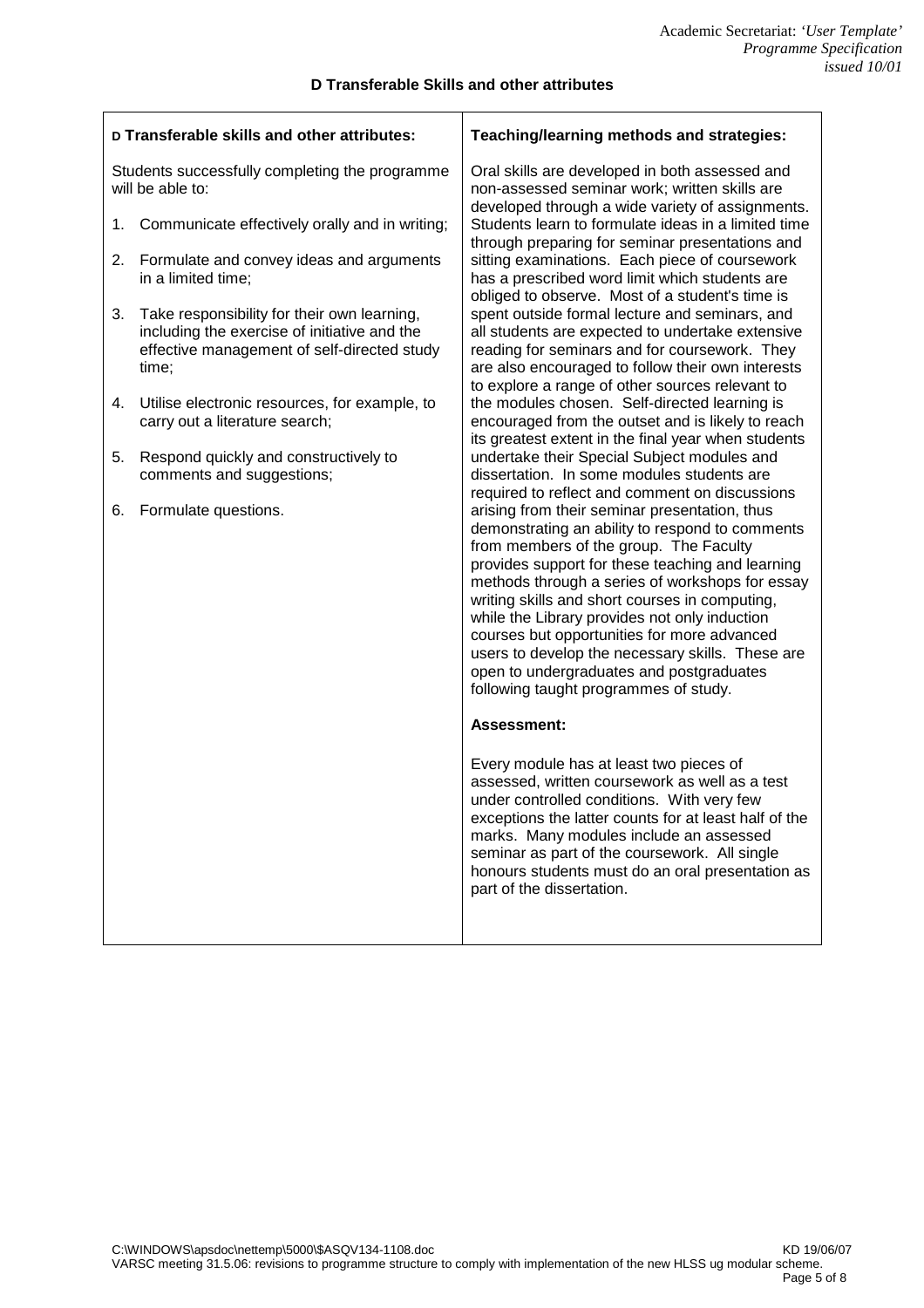## **Section 4: Programme structure**

| <b>ENTRY</b> | /level<br>$\overline{\phantom{0}}$ | <b>Compulsory modules</b><br><b>UPPNFB-30-1 Politics</b><br>Beyond the Nation<br>State | <b>Optional modules</b><br>Three of the Level 1<br>History modules that are<br>on offer: | <b>Interim Awards:</b><br>Credit requirements<br>120 - Certificate in<br><b>Higher Education</b> |
|--------------|------------------------------------|----------------------------------------------------------------------------------------|------------------------------------------------------------------------------------------|--------------------------------------------------------------------------------------------------|
|              | Year                               | <b>Core modules</b><br>There are no core modules<br>for this level of this award       |                                                                                          | Other requirements<br><b>None</b>                                                                |
|              |                                    | <b>Compulsory modules</b>                                                              | <b>Optional modules</b>                                                                  | <b>Interim Awards:</b>                                                                           |
|              | $\sim$<br>Year 2 / Level           | UPHPGN-30-2 The<br>Theory and Practice of<br>History                                   | Two of the Level 2 History<br>Modules that are on offer:<br><b>PLUS</b>                  | <b>Credit Requirements</b><br>240 - Diploma in<br><b>Higher Education</b>                        |
|              |                                    | <b>Core modules</b><br>There are no core modules<br>for this level of this award       | One of the Level 2 Politics<br>Modules on offer.                                         | Other requirements<br>$\bullet$<br>None                                                          |
|              | <b>Jiro</b><br>Year                | placement<br>NOT APPLICABLE FOR THIS AWARD                                             | Use this space to describe optional/compulsory year abroad/placement/clinical            |                                                                                                  |

|              | <b>Compulsory modules</b><br>UPHPKC-30-3 History<br>٠<br><b>Dissertation</b> | <b>Optional modules</b><br>One of the Level 3 History<br>Modules that are on offer. | Prerequisite<br>requirements<br>None                                                                 |
|--------------|------------------------------------------------------------------------------|-------------------------------------------------------------------------------------|------------------------------------------------------------------------------------------------------|
| ო<br>3/Level | <b>Core modules</b><br>Students should select one                            | <b>PLUS</b><br>One of the Level 3 Politics<br>modules on offer:                     | Awards:<br>Target/highest<br>BA(Hons)                                                                |
| Year         | special subject which is<br>linked to their history<br>dissertation          |                                                                                     | Default title - Not<br>applicable<br><b>Credit requirements</b><br>$BA(Hons) - 360$<br>BA - 300<br>٠ |

### $\rightarrow$  GRADUATION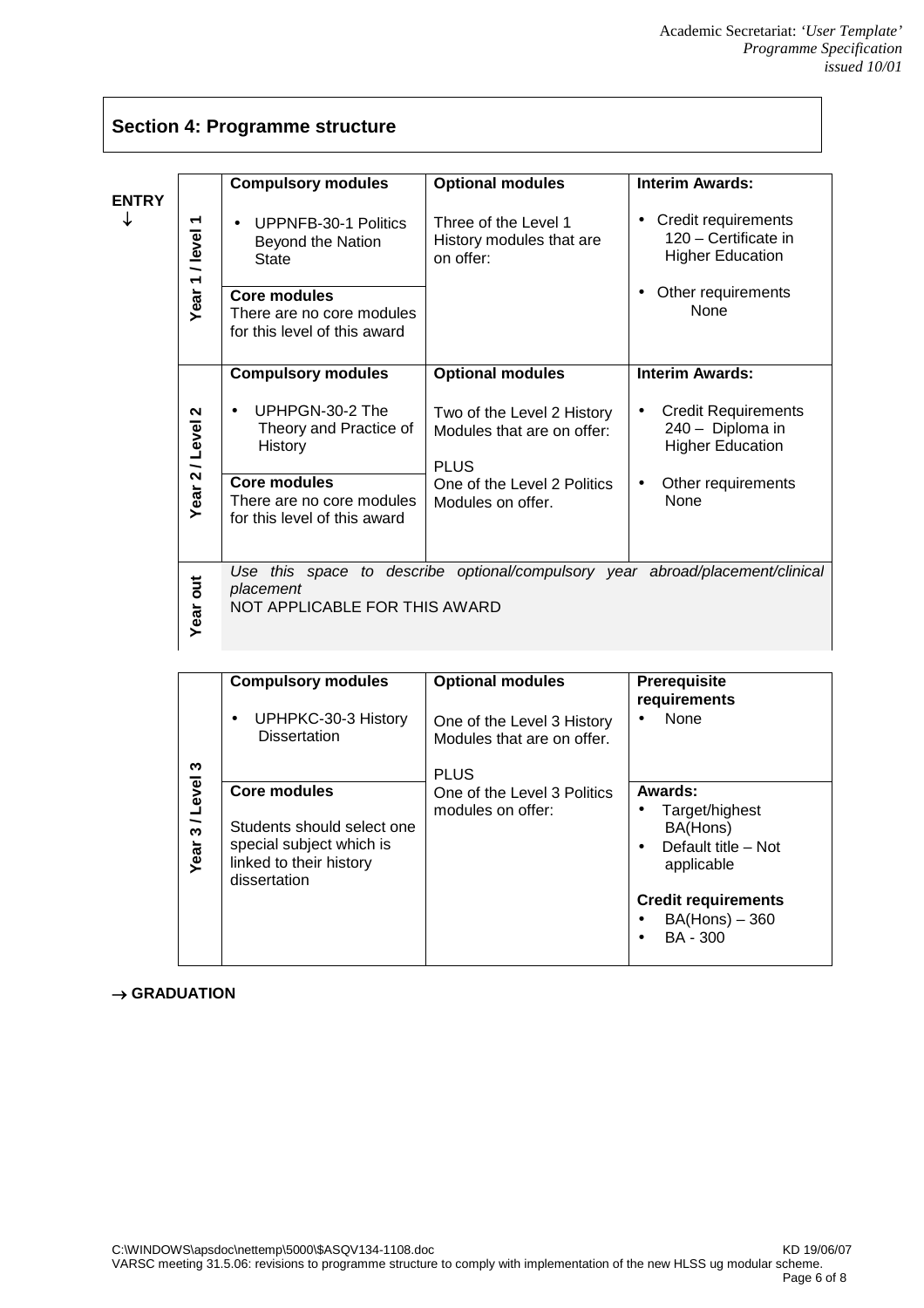## **Section 5: Entry requirements**

Candidates must be able to satisfy the general admissions requirements of the University of the West of England with specific requirements as detailed below:

#### A & AS Levels

- Normally Tariff points within the range of 240 280. AS General Studies is excluded from the points tariff range.
- Preference given to relevant subjects such as History.

BTEC - An appropriate National Diploma with good standing and final year grades within the range 2 Distinctions and 4 Merits – 4 Distinctions and 2 Merit.

Irish Highers – Passes with grades within the following range: BBBB – ABBC.

Access Courses – Validated access course in appropriate subjects.

Baccalaureate – European with between 70% and 74%. International with between 28 and 32 points.

### **Section 6: Assessment Regulations**

- a) **Wholly in accordance with MAR**
- b) **Approved MAR variant (insert variant)**
- c) **Non MAR**

### **Section 7: Student learning: distinctive features and support**

- One week induction programme for orientation, study skills, library and IT resources.
- Student Handbooks and Module Outlines.
- Learning Resource Web, including web links to extend the scope of Module Outlines.
- Staff / student ratios for teaching of 15:1.
- Extensive collection of primary sources on microfilm
- Dedicated office hours for all staff, student email system, trained counsellors for both pastoral and academic support.
- A wide range of teaching and learning strategies and an equally varied range of assessment modes across the award.
- Strong emphasis on the skills of the independent learner and researcher.

### **Section 8 Reference points/benchmarks**

The following reference points and considerations were used in designing the programme:

- University teaching and learning policies.
- Staff research projects.
- QAA Subject Benchmarks for History, and Politics and International Relations.